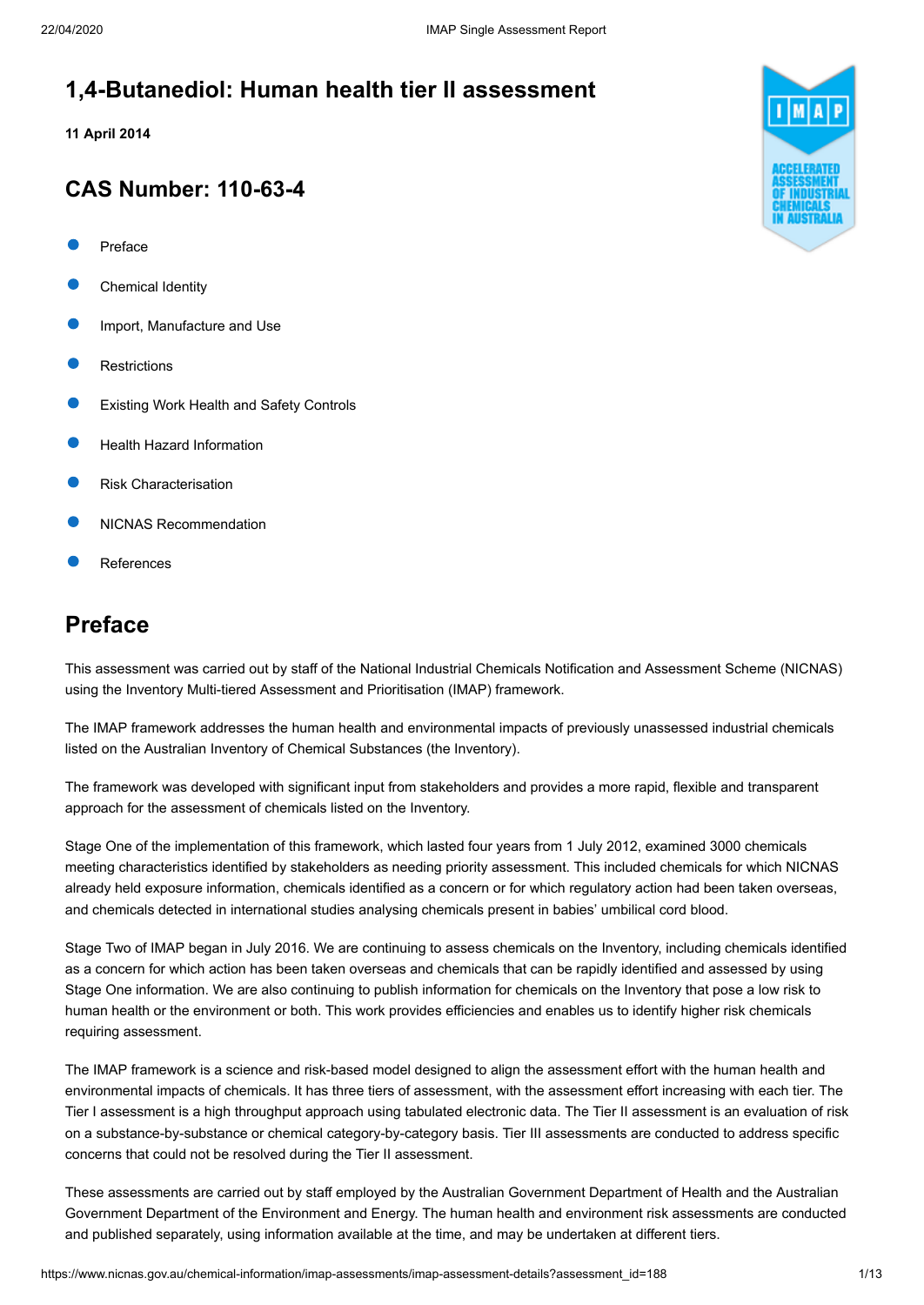This chemical or group of chemicals are being assessed at Tier II because the Tier I assessment indicated that it needed further investigation.

For more detail on this program please visit[:www.nicnas.gov.au](https://www.nicnas.gov.au/home)

#### **Disclaimer**

NICNAS has made every effort to assure the quality of information available in this report. However, before relying on it for a specific purpose, users should obtain advice relevant to their particular circumstances. This report has been prepared by NICNAS using a range of sources, including information from databases maintained by third parties, which include data supplied by industry. NICNAS has not verified and cannot guarantee the correctness of all information obtained from those databases. Reproduction or further distribution of this information may be subject to copyright protection. Use of this information without obtaining the permission from the owner(s) of the respective information might violate the rights of the owner. NICNAS does not take any responsibility whatsoever for any copyright or other infringements that may be caused by using this information.

[Acronyms & Abbreviations](https://www.nicnas.gov.au/glossary)

# Tetramethylene glycol 1,4-butylene glycol Synonyms 1,4-dihydroxybutane 1,4-tetramethylene glycol Butane-1,4-diol НO Structural Formula OΗ Molecular Formula **C4H10O2** Molecular Weight (g/mol) **90.12** Appearance and Odour (where available) Colourless, waxy solid to viscous liquid depending on temperature. SMILES COCCO

### <span id="page-1-0"></span>**Chemical Identity**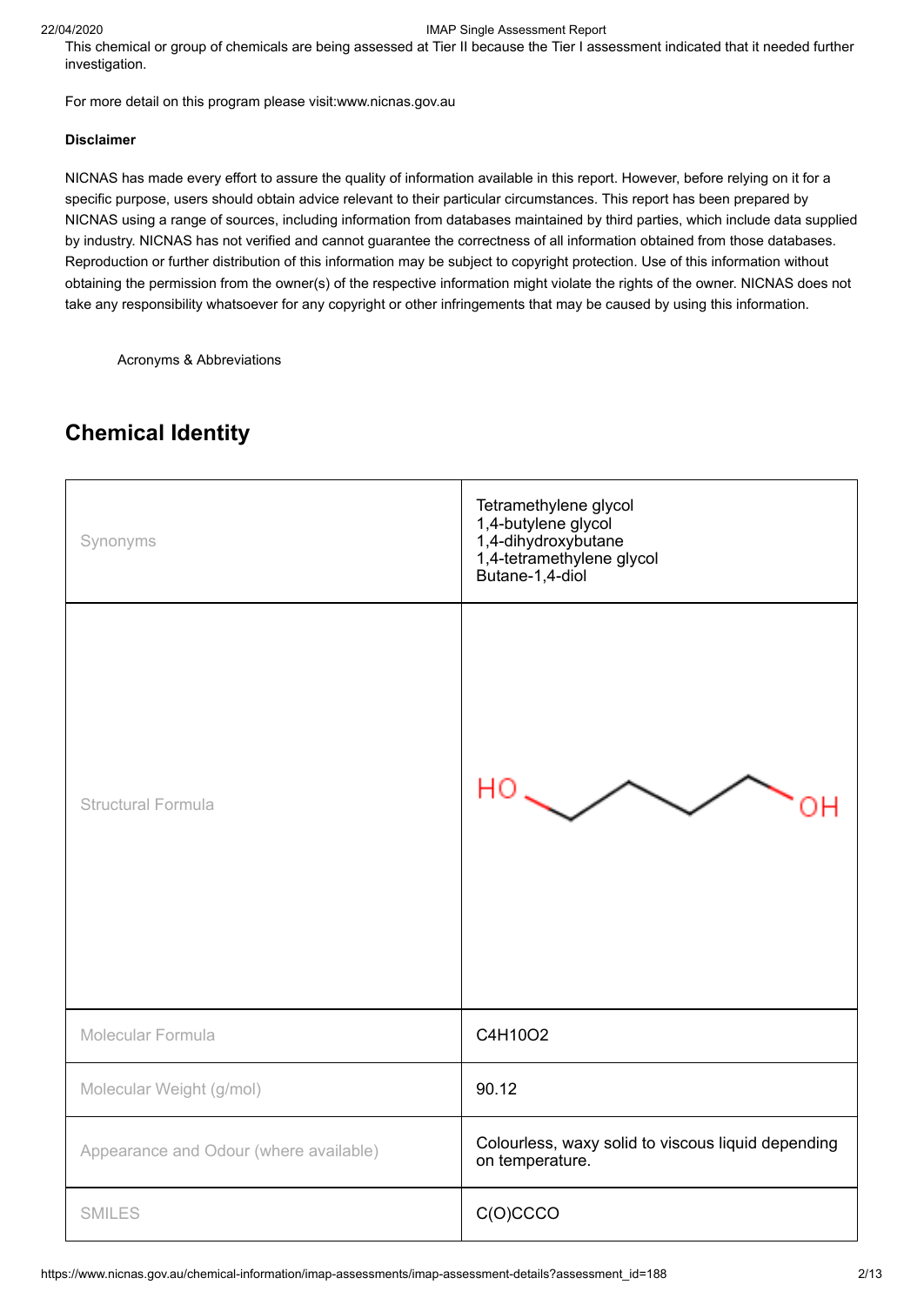### <span id="page-2-0"></span>**Import, Manufacture and Use**

#### **Australian**

The total volume of the chemical introduced into Australia, reported under previous mandatory and/or voluntary calls for information, was between 1000 and 9999 tonnes.

The following Australian industrial uses were reported under previous mandatory and/or voluntary calls for information:

The chemical has reported site-limited use including:

- as an intermediate and chain extender in the production of urethane prepolymers and polyether diols; and
- as a plasticiser (e.g. polyesters and cellulosics).

The chemical was found in toy beads ('Bindeez') marketed in Australia (Gunja et al., 2008).

#### **International**

The following international uses have been identified through European Union Registration, Evaluation and Authorisation of Chemicals (EU REACH) dossiers; the Organisation for Economic Cooperation and Development Screening information data set International Assessment Report (OECD SIAR); Galleria Chemica; Substances and Preparations in the Nordic countries (SPIN) database; the European Commission Cosmetic Ingredients and Substances (CosIng) database; United States (US) Personal Care Product Council International Nomenclature of Cosmetic Ingredients (INCI) Dictionary; and eChemPortal: OECD High Production Volume chemical program (OECD HPV), the US Environmental Protection Agency's Aggregated Computer Toxicology Resource (ACToR), and the US National Library of Medicine's Hazardous Substances Data Bank (HSDB).

The chemical has reported cosmetic use in:

- eye shadow (as a solvent);
- sunscreens (US Household Products Database (HHPD); and
- deodorants.

The chemical has reported commercial use including in:

- paints, lacquers and varnishes; and
- adhesives and binders.

The chemical has reported domestic use including in:

cleaning and washing products.

The chemical has reported site-limited use including:

- as a reprographic agent;
- as a process regulator;
- in manufacturing tetrohydrofuran, gamma-butyrolactone and derivatives;
- as a co-monomer in classical diol-condensation reactions to produce polyurethane elastomers and polybutylene terephthalate; and
- as a laboratory analytical reagent.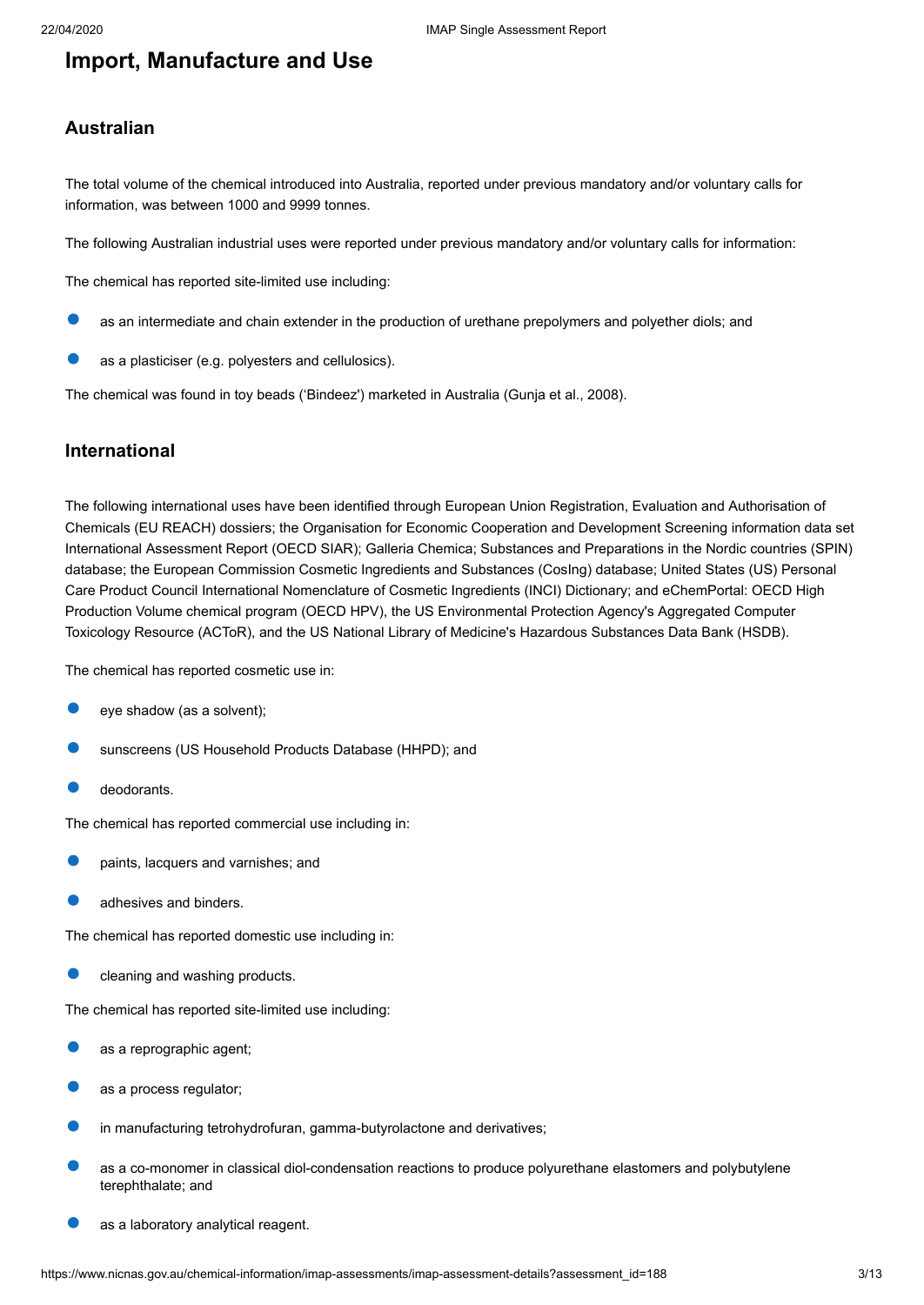Additionally, the use of the chemical in toy beads in North America was reported by a study from the University of California (Irvine) (Suchard et al., 2009).

## <span id="page-3-0"></span>**Restrictions**

### **Australian**

The chemical is listed in the Poisons Standard (the Standard for the Uniform Scheduling of Medicines and Poisons (SUSMP)) in Appendix C.

Appendix C:

1,4-butanediol (excluding its derivatives) in non-polymerised form in preparations for domestic use.

Appendix C chemicals are substances of such danger to health as to warrant prohibition of sale, supply and use.

The main metabolite of this chemical, 4-hydroxybutanoic acid or gamma-hydroxybutyrate (GHB) and its salts, are listed in Schedule 9 of the SUSMP. Schedule 9 chemicals are prohibited substances, which may be abused or misused. The use of Schedule 9 chemicals is only allowed for specific purposes, such as for medical or scientific research, with approval from Commonwealth and/or State or Territory Health Authorities.

#### **International**

The chemical is listed on the following (Galleria Chemica):

- Canada Controlled Drugs and Substance Act Schedule VI Part 1 Class A Precursors, including synthetic and natural forms;
- European Union (EU) Restrictions on the Marketing and Use of Certain Dangerous Substances and Preparations; and,
- Japan Chemical Substances Control Law Type II Monitoring Chemical Substances.

## <span id="page-3-1"></span>**Existing Work Health and Safety Controls**

### **Hazard Classification**

The chemical is not listed on the Hazardous Substances Information System (HSIS) (Safe Work Australia).

#### **Exposure Standards**

Australian

No specific exposure standards are available.

#### International

The following exposure standards are identified (Galleria Chemica):

https://www.nicnas.gov.au/chemical-information/imap-assessments/imap-assessment-details?assessment\_id=188 4/13 An occupational exposure limit (OEL) of 100 mg/m<sup>3</sup> in Italy and Portugal; and 200 mg/m<sup>3</sup> in Austria and Germany; and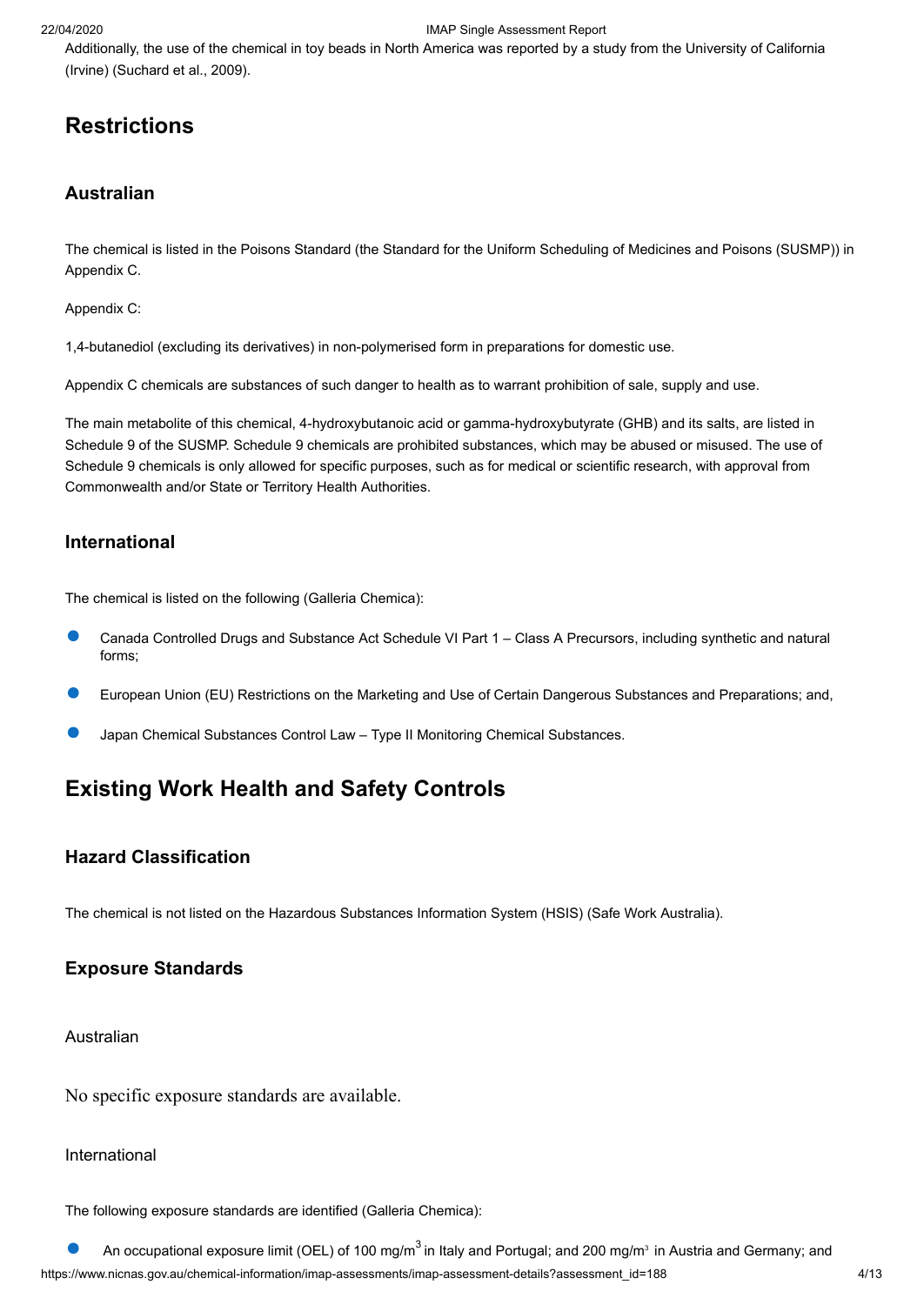A short term exposure value (STV) of 800 mg/m<sup>3</sup> in Austria.

## <span id="page-4-0"></span>**Health Hazard Information**

The chemical is a substance of abuse which acts primarily as a transient central nervous system (CNS) depressant. It is readily metabolised in the body to GHB which is a controlled substance due to its sedative and anaesthetic effects (Gunja et al., 2008).

#### **Toxicokinetics**

The toxicokinetics of the chemical are similar in man and in experimental animals. The chemical is rapidly and efficiently absorbed and is metabolised to gamma-hydroxybutyraldehyde by aldehyde dehydrogenase and then to GHB by alcohol dehydrogenases (Taberner et al., 1972; Fung et al., 2008). After oral or intravenous administration, it is converted to GHB in the liver; and then it is eliminated through the tricarboxylic acid cycle as carbon dioxide.

In an oral metabolism and disposition study, male Fischer 344/N (F344/N) rats were administered with the radiolabelled chemical  $1^{14}$ C 1,4-BD] by gavage at single doses of 4, 40, 120, or 400 mg/kg bw (NTP, 1996). Changes in urine, faeces, breath and tissues in rats were evaluated between two to 72 hours after administration. Approximately 50 % of the radiolabelled chemical was eliminated within the first two hours after administration as exhaled  $14$ CO<sub>2</sub> and 85 % eliminated within 72 hours. The gastrointestinal tract and kidneys were minor routes of excretion with approximately 4 % and 0.6 % of the administered radioactivity (94 % as <sup>14</sup>CO<sub>2</sub>) excreted over 72 h in the urine and the faeces, respectively. There was no evidence of bioaccumulation in any tissue. Seventy-two hours after administration, a total of 2.3 % of the dose remained in the carcass, with majority in the liver and skin.

In animals and humans, the major biotransformation pathway is oxidation to GHB in the brain, liver, heart and kidneys. Following intravenous administration to humans, the conversion of the chemical occurs rapidly with the plasma concentration-time profile of GHB as a metabolite very similar to that obtained after intravenous injection of GHB itself. However, an equivalent oral study has not been conducted (OECD, 2000).

In a further study in humans, Thai et al. (2007) demonstrated extensive conversion of the chemical to GHB after oral administration, indicating that ingestion of the chemical is essentially equivalent to GHB intake. The average maximum plasma concentration of GHB following administration of the chemical to eight subjects at 25 mg/kg bw was found to be  $45.6 \pm 19.7$ mg/L. This was comparable to the maximum plasma concentration of GHB (39.4  $\pm$  25.2 mg/L) following oral administration of GHB at 25 mg/kg bw in eight volunteers under similar conditions (Thai et al., 2007; OECD, 2000).

Several studies describe the interaction of the chemical with ethanol. Simultaneous ingestion of the chemical and ethanol increased mortality and both renal and hepatic damage in rats. The action of alcohol dehydrogenase (ADH) from rat liver or brain in the conversion of the chemical to GHB was competitively inhibited by ethanol. In rodents, pyrazole (an inhibitor of ADH) blocked the reaction catalysed by the liver enzyme and antagonised the pharmacological response (induction of sleep or sedation) to the chemical (OECD, 2000).

### **Acute Toxicity**

Oral

The chemical has moderate acute oral toxicity in rats and guinea pigs and warrants a hazard classification.

The median lethal dose (LD50) was reported to be 1525-1830 mg/kg bw in rats, 2060 mg/kg bw in mice, 1200 mg/kg bw in guinea pigs and 2531 mg/kg bw in rabbits (OECD, 2000).

#### Dermal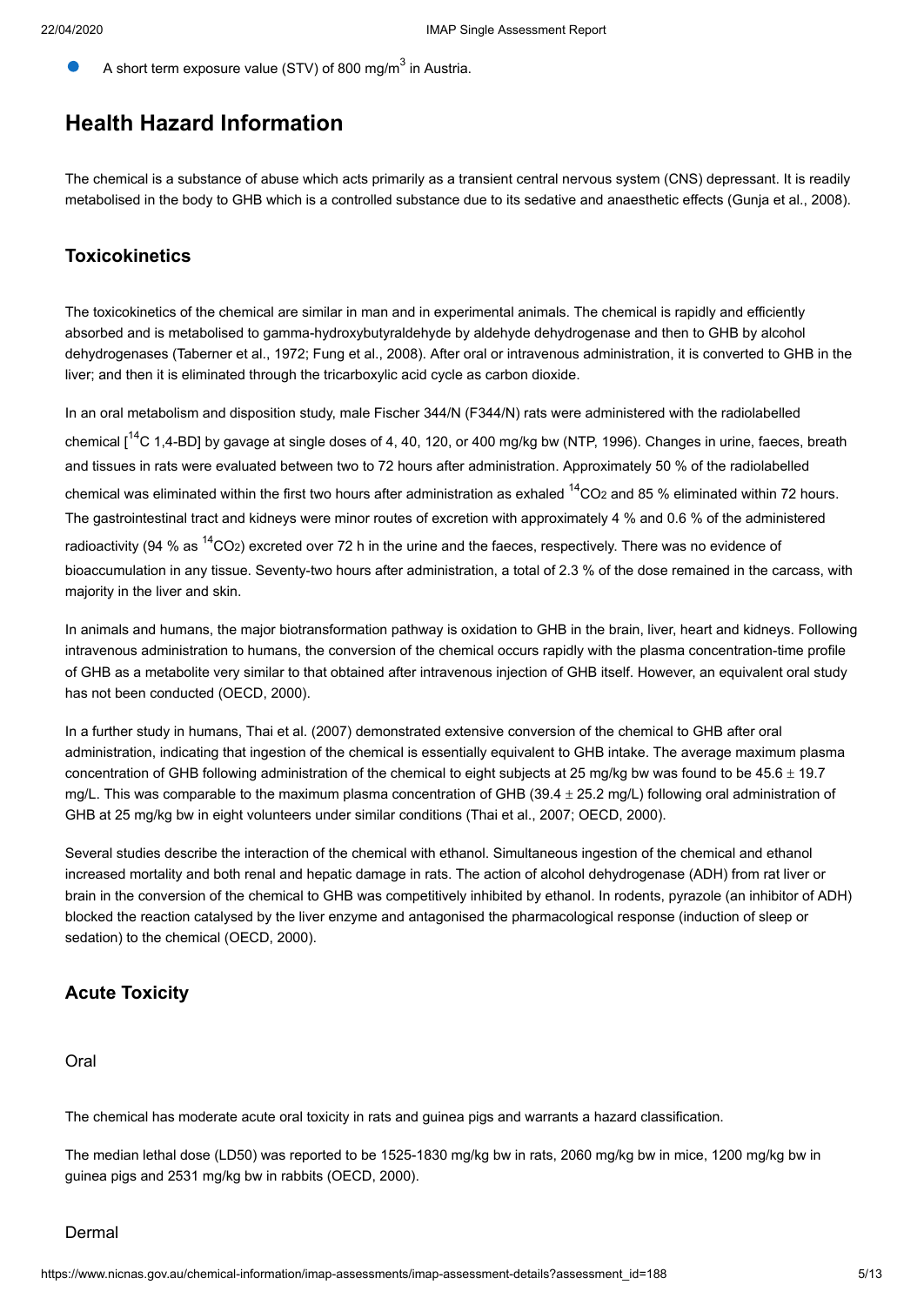The chemical has low acute toxicity following dermal exposure.

The dermal LD50 in rats (under occlusive conditions) has been reported as >5000 mg/kg bw (OECD, 2000).

#### Inhalation

The chemical has low acute toxicity following inhalation.

In an inhalation study conducted according to the OECD Test Guideline (TG) 403, Wistar rats were exposed to 5.1 mg/L of a liquid aerosol of the chemical for four hours. No deaths were noted in the animals during the course of the study. Slight respiratory distress, manifested as accelerated and shallow respiration, was observed in animals during and immediately after exposure but was resolved by day one. On gross pathological examination, no abnormalities could be detected (OECD, 2000).

Male Crl:CD rats were exposed (nose only) to the chemical aerosol at 4.6, 9.4 or 15.0 mg/L for four hours. All rats survived at 4.6 or 9.4 mg/L up to 14 days after exposure, but 1/10 treated with 15 mg/L of the chemical died one day after exposure. Rats from 4.6 and 9.4 mg/L dose groups were lethargic and showed laboured breathing (REACH).

#### Observation in humans

Eight human volunteers (five males and three females) who received a single oral dose of the chemical at 25 mg/kg bw reported feeling less awake and less alert and more light-headed within 90 minutes of ingestion. Mild respiratory depression and transient increases in blood pressure were also observed (Thai et al*.,* 2007).

Numerous case reports are available describing the neurological consequences (including agitation, combativeness, respiratory depression, a labile level of consciousness, vomiting, seizures and death) in patients known to have ingested illicit products containing the chemical at unkown concentrations (Dyer et al., 1997, Zvosec et al*.*, 2001; Theron et al., 2003; OECD, 2000).

In early November 2007, two children (a two-year-old boy and a 10-year-old girl) were admitted to an intensive care unit at the Children's Hospital at Westmead, Australia, with a decreased level of consciousness. The girl also had persistent vomiting and a four-minute generalised seizure. Upon toxicological screening, ?-hydroxybutyrate (GHB) was identified in the urine of both children. The source of the GHB was subsequently identified as its metabolic precursor, 1,4-BD, which was present in 'Bindeez' brand toy beads that had been ingested by both children (Gunja et al., 2008). Quantification of the amount of 1,4-butanediol ingested was not reported. During the same period, media sources in Australia reported that an 18-month-old New South Wales (NSW) boy and a 19-month-old Queensland boy had both become ill after allegedly swallowing the same beads. The NSW Division of Analytical Laboratories tested six sets of 'Bindeez' beads provided by the Office of Fair Trading (purchased at retailers) and confirmed the presence of 1,4-butanediol in all samples.

Following media reports from Australia and the United States on children becoming ill upon ingestion of the toy beads, the US Consumer Product Safety Commission issued a voluntary recall of some toy beads (Aquadots) in November 2007 (Suchard et al., 2009).

#### **Corrosion / Irritation**

#### Skin Irritation

The chemical is not reported to be a skin irritant in animal studies.

White Vienna rabbits were topically administered the chemical (in gauze patches under occlusive conditions to intact or abraded skin) for 24 hours. No skin reactions were seen at one, 24, 48 and 72 hours after patch removal (REACH).

In another experiment, the internal areas of the right ears of rabbits were painted with either 100 % or 50 % of the chemical in water for 10 consecutive days. The left ear of each rabbit painted with water served as a control. After 10 days of exposure, a minimal reddening was observed in the group exposed to 100 % concentration (OECD, 2000).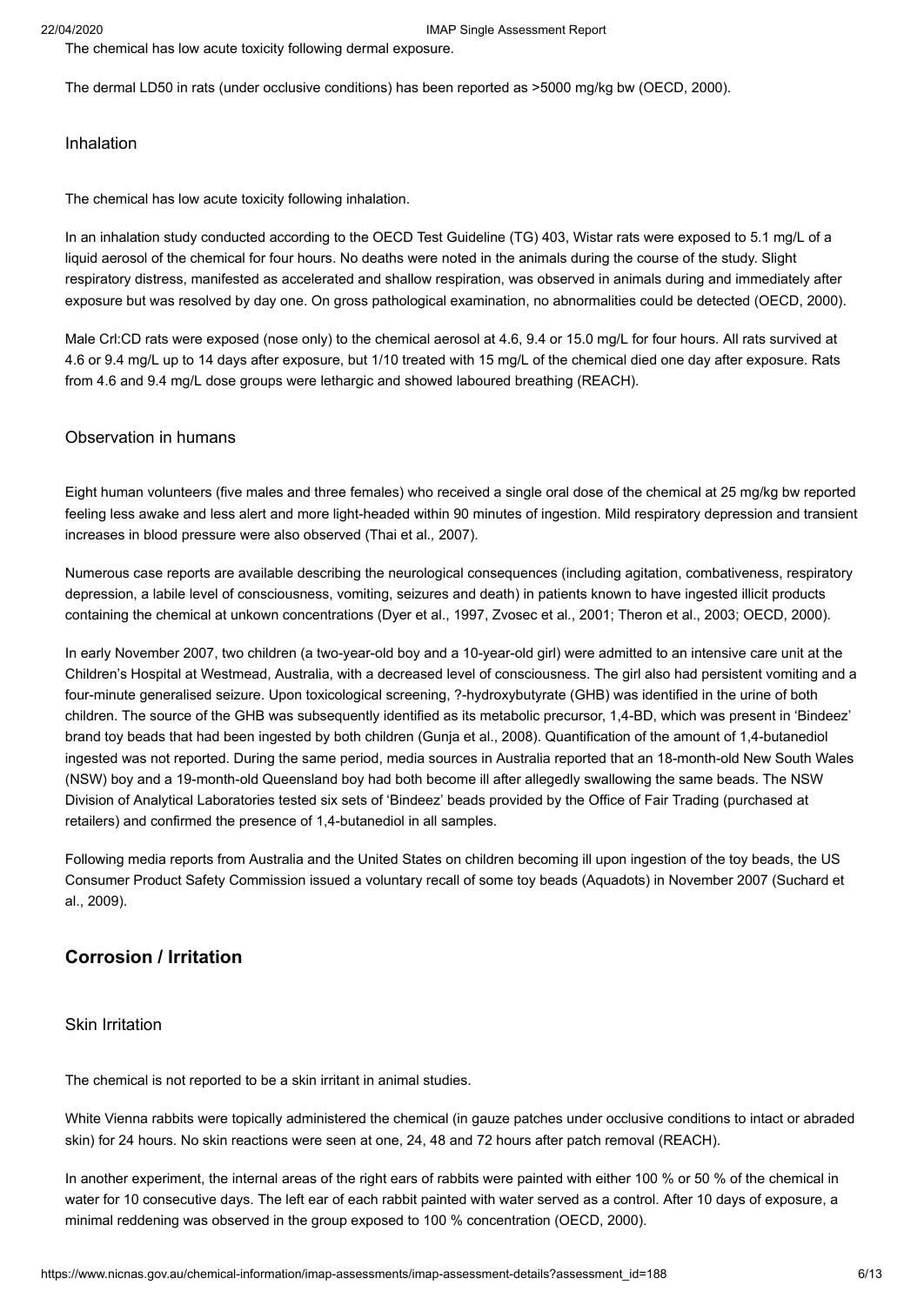#### Eye Irritation

The chemical is reported to be a slight eye irritant in animal studies.

Slight reddening of the conjunctivae and small amounts of discharge were observed in four rabbits, one hour after ocular application of a single dose of the chemical (0.1 mL). The effects diminished after 24 and 48 hours and no abnormalities were observed at 72 hours (REACH).

#### Observation in humans

No skin irritation was seen in 200 human volunteers following treatment with the chemical (details not available) (OECD, 2000).

#### **Sensitisation**

#### Skin Sensitisation

The chemical is not reported to be a skin sensitiser in animal studies.

In a maximisation test, the chemical was applied to Hartley guinea pigs at a concentration of 10 % (intradermal injections) and 30 % (topical application) at the induction phase. The challenge procedure was conducted with 10 % and 30 % of the chemical. No allergic contact dermatitis was reported (REACH; OECD, 2000).

### **Repeated Dose Toxicity**

Oral

Based on the data available, the chemical is not considered to cause serious damage to health from repeated oral exposure.

In a 28-day study, groups of eight male and female Wistar rats were administered the chemical at oral gavage doses of 0, 5, 50 or 500 mg/kg bw/day. During necropsies, slight alterations to haematology profiles were observed, but not considered to be treatment related. Only 5/8 animals in each group were histopathologically examined. The results indicated histopathological changes in the bile ducts and periportal infiltrations with fibroblasts and mononuclear cells in the liver at all doses. These changes were suggestive of mild to moderate inflammation of the liver. However, the incidence of proliferation of the bile ducts was statistically significant only at the top dose (500 mg/kg bw/day) when both sexes were pooled. Therefore, the no observed adverse effect level (NOAEL) was determined to be 50 mg/kg bw/day in both sexes based on effects on the liver (OECD, 2000; REACH).

In a combined repeat dose and reproductive toxicity study (OECD TG 422), male SD rats were administered the chemical by gavage at 0, 200, 400 or 800 mg/kg bw/day for 45 days before mating. The female SD rats were given the same doses from 14 days before mating to day three of lactation. The results indicated that all treated groups showed transient dose dependent behavioural signs such as hyperactivity (see **Neurotoxicity**). All treated animals showed full recovery within five hours after each exposure. Body weight gains were reduced at 400 and 800 mg/kg bw/day with an associated decrease in food consumption. Reproductive outcomes are discussed under '**Reproductive & developmental toxicity'** section. The transient neurotoxic effects were observed at the lowest dose tested and a LOAEL of 200 mg/kg bw/day for both sexes was established based on the dose-related trend in central nervous system effects (OECD, 2000).

#### Dermal

No data are available.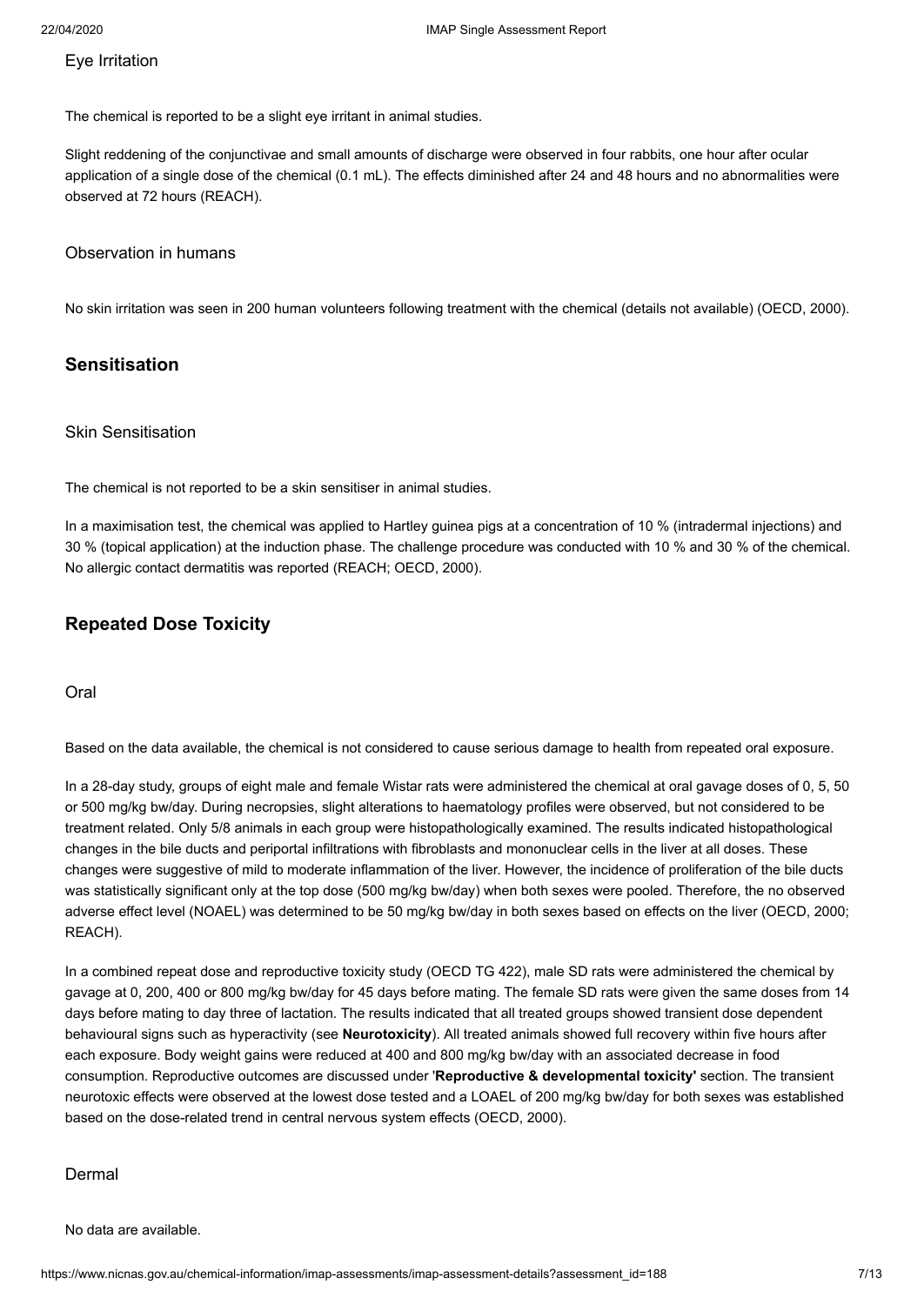#### Inhalation

Based on the data available, the chemical is not considered to cause serious damage to health from repeated inhalation exposure.

Groups of male rats (strain not specified) were exposed to the chemical (aerosol) at doses between 1.5 and 2.0 mg/L for two hours per day (calculated dose: 85–110 mg/kg bw/day) for four months. Clinical signs of toxicity, such as inactivity and sleepiness, were observed after the first three or four weeks of the study. However, these signs were reversible within 10 to 20 minutes after exposure. Histopathological examination revealed extensive pulmonary emphysema, mild lung oedema and, in a few animals, inflammatory changes of single alveolar cells and slight hyperplasia of alveolar septum with proliferation of lymphocytes and histiocytes were observed. These changes were considered to be local irritant effects and were not accompanied by treatment related pathological changes in other organs. The lowest observed adverse effect concentration (LOAEC) of 1.5 mg/L (85 mg/kg bw/day) was determined in male rats based on signs of clinical toxicity immediately following exposure observed at all doses (OECD, 2000).

In another four-month study, male rats (strain not specified) were exposed to the chemical as an aerosol at doses between 0.3– 0.5 mg/L for two hours a day, six days a week (calculated dose: 15–24 mg/kg bw/day). No clinical signs of toxicity were observed after the exposure, and body weight, nervous system function (neuromuscular response), haemogenesis, liver function and kidney function were not changed. The no observed adverse effect concentration (NOAEC) was determined to be 0.5 mg/L (equivalent to 24 mg/kg bw/day) (OECD, 2000).

In a two-week study, groups of 10 male Crl:CD rats were exposed (nose only) to an aerosol of the chemical at 0, 0.2, 1.1 or 5.2 mg/L for six hours a day, five days a week (REACH; OECD, 2000). Compared to controls, lower (7 % to 9 %) mean body weights, increased erythrocyte counts and haematocrit were seen in rats at the highest dose. Slight atrophy of the lymphoid cells of the thymus was seen in three out of five rats after 10 exposures. Body weights and thymic changes returned to normal during the recovery period. As no adverse effects were observed in rats exposed to 0.2 or 1.1 mg/L, the NOAEC was determined to be 1.1 mg/L (calculated to be 134 mg/kg bw/day) based on changes in haematology parameters at the highest dose (OECD, 2000).

#### **Genotoxicity**

Based on the negative results indicated in the genotoxicity studies, the chemical is not considered to be genotoxic.

The following in vitro studies with the chemical produced negative results (OECD, 2000; REACH):

- Ames assay (OECD TG 471 and 472) with four strains of *Salmonella typhimurium* (TA100, TA1535, TA98, TA1537) at doses 313, 625, 1250, 2500 or 5000 µg/plate, with or without metabolic activation;
- hypoxanthine-guanine phosphoribosyl transferase (HPRT) forward mutation test (OECD TG 476) in Chinese hamster ovary (CHO) cells, with or without metabolic activation; and
- chromosomal aberration (CA) test (OECD TG 473) in V79 Chinese hamster lung cells exposed to 26 and 41 hours, with or without metabolic activation.

Negative results were observed in the in vivo *Drosophila melanogaster* sex-linked recessive lethal assay. However, this result was considered inconclusive due to the limited sample size used in this study (Lee et al., 1983; OECD, 2000).

#### **Carcinogenicity**

No data are available for the chemical. However, based on the information available for gamma-butyrolactone (which also metabolises to GHB), and in the absence of genotoxicity, this chemical is not considered to be carcinogenic.

The chemical gamma-butyrolactone, which also rapidly converts to GHB, has shown no carcinogenic response in rats and mice (OECD, 2000). Except for behavioural changes, no study has identified organ-specific toxicity or other significant pathological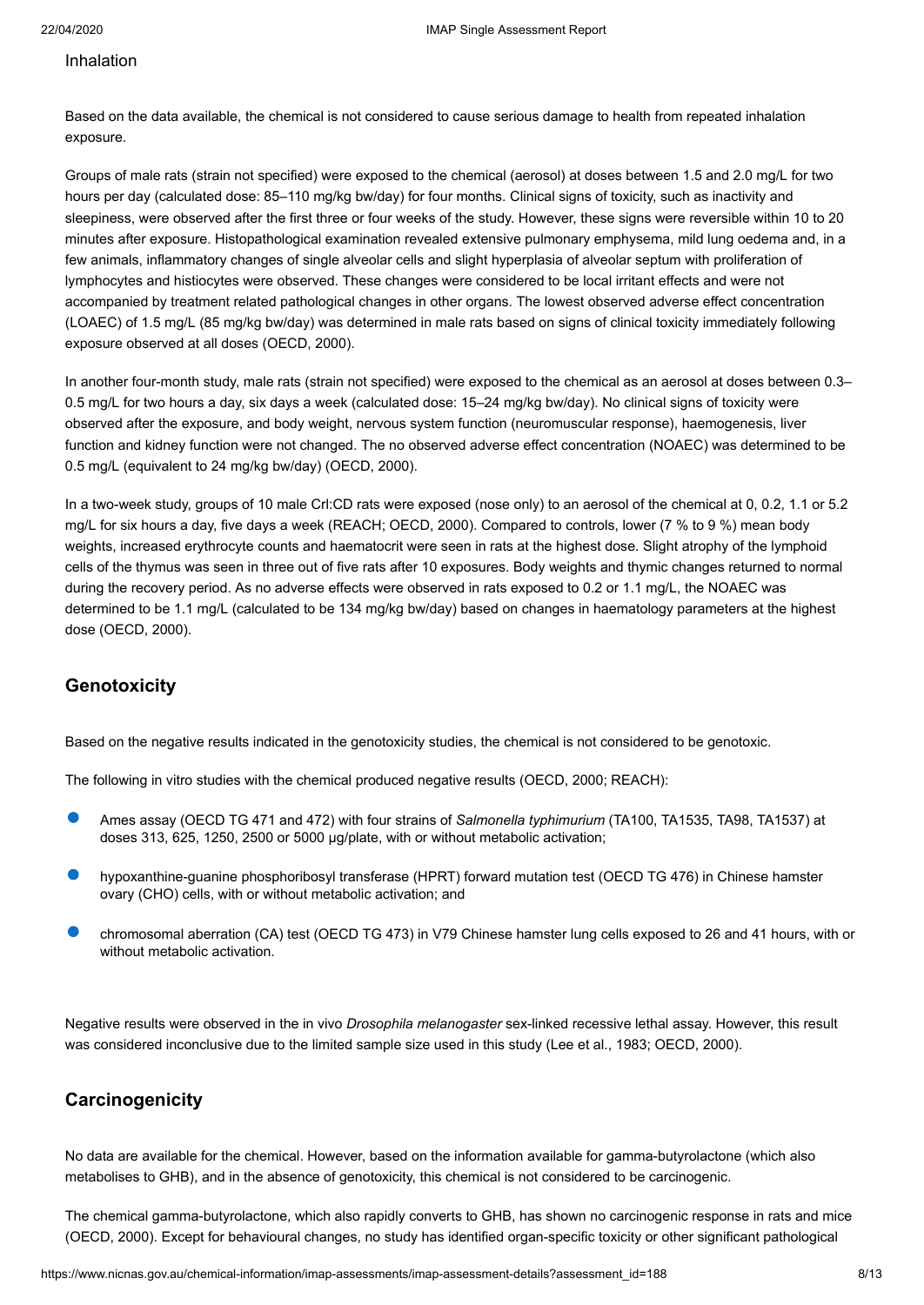effects. Based on the absence of evidence for genotoxicity and the negative result of the carcinogenicity bioassay for gammabutyrolactone, the chemical 1,4-BD is not considered to be carcinogenic in animals (OECD, 2000; REACH).

#### **Reproductive and Developmental Toxicity**

Based on the data available, the chemical is not considered to have reproductive and developmental toxicity.

In a combined repeated dose and reproductive toxicity study (OECD TG 422), male SD rats were administered the chemical at 0, 200, 400 or 800 mg/kg bw/day for 45 days before mating. The female SD rats were given the same doses from 14 days before mating to day three of lactation. The chemical did not induce changes in any of the reproductive parameters in mating pairs. However, there was a slight, but significant reduction in pup body weight at 800 mg/kg bw/day, which was considered to be attributable to maternal toxicity (reduced food consumption and body weight gain) (OECD, 2000).

In a developmental toxicity study, pregnant Swiss (CD-1) mice were administered the chemical by gavage doses of 0, 100, 300 or 600 mg/kg bw/day on gestation days six to 15. No maternal mortality was observed during the study; however, signs of CNS depression (including hypoactivity, immobility, and loss of righting reflex) occurred at doses 300 and 600 mg/kg bw/day, but usually resolved within four hours after dosing. In the same groups, other indications of maternal toxicity included lower body and liver weights and food consumption compared with the controls. Reduced kidney weights were seen in the top dose group only. In groups dosed with 300 and 600 mg/kg bw/day, significant reductions in live foetal body weights (8 % and 17 %, respectively) were observed. An increasing trend (not statistically significant) towards skeletal malformations (missing or branched ribs and fused thoracic vertebrae) was also observed; this was considered as secondary to maternal toxicity. Furthermore, the exposure to the chemical did not increase incidence of resorptions. The percentage of litters with one or more late deaths was lower in the 300 and 600 mg/kg bw/day groups compared with the control and 100 mg/kg bw/day groups. The NOAEL for maternal toxicity is 100 mg/kg bw/day based on CNS effects at higher doses. The NOAEL for developmental toxicity was established as 600 mg/kg bw/day. The chemical is not determined to show specific developmental toxicity (OECD, 2000; REACH; NTP, 1996).

#### **Other Health Effects**

#### **Neurotoxicity**

Transient effects on the central nervous system of rats have been observed soon after oral exposure to the chemical. These effects are attributable to its conversion to GHB. A hazard classification is warranted under the adopted GHS.

The neurotoxic effects are similar to the effects seen following alcohol exposure (REACH; OECD, 2000). Administration of the chemical at 496 mg/kg bw/day to male SD or Holtzman rats caused CNS depression and induced a state resembling sleep or anaesthesia. This is characterised by loss of righting reflex, struggle response, and voluntary motor activity, but maintained the ability to respond to pain and tactile stimuli (OECD, 2000).

Daily treatment of Wistar rats with the chemical for 28 days resulted in dose-related acute toxicity in the CNS (see **Repeat dose toxicity**). Immediately after administration, the rats in the 200 mg/kg bw/day group showed transient hyperactivity. The severity of the toxic effects were more prominent in animals dosed with 800 mg/kg bw/day. These effects include loss of consciousness after showing hypoactivity and recumbency; however, these effects were reversible after each dose within five hours (REACH).

No clinical or pathological changes were observed in the central and peripheral nervous systems of SD rats receiving the chemical at 0.5 % in drinking water (approx. 508 mg/kg bw/day) daily for 10 days (OECD, 2000).

In a six-month oral study investigating the influence of the chemical on conditioned reflexes and biochemical profile, male rats (species not specified) were administered the chemical at 0, 0.25, 3 or 30 mg/kg bw/day. The animals at 30 mg/kg bw/day lagged with respect to the appearance and fixation of the reflex and had a longer latent period before responding to the stimulus; there were also changes to clinical chemistry parameters and histopathological changes in the brain and liver. Only limited information was provided (OECD, 2000).

### <span id="page-8-0"></span>**Risk Characterisation**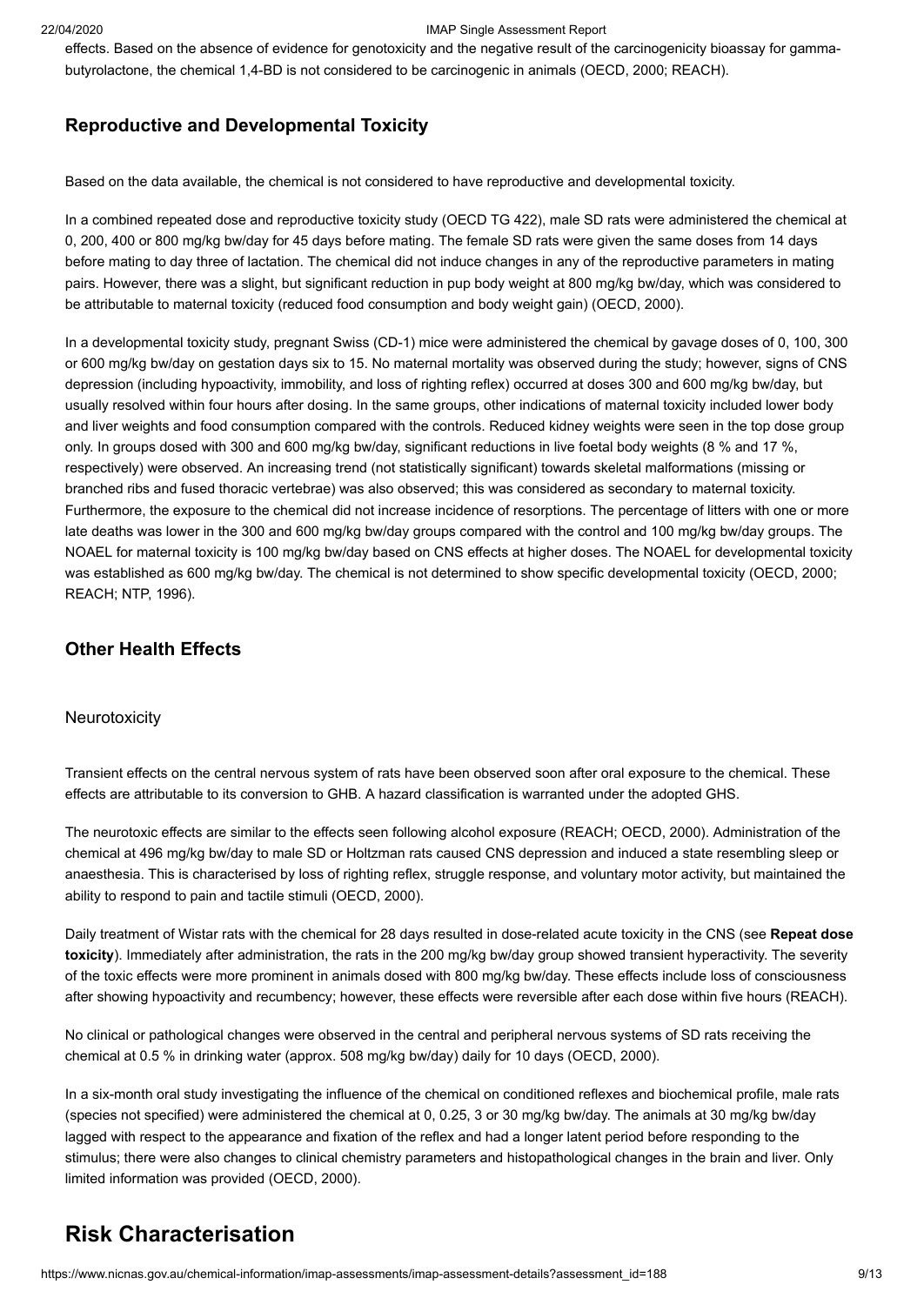#### **Critical Health Effects**

The critical health effects for risk characterisation include:

- systemic acute toxicity following oral exposure; and
- transient neurotoxic effects soon after oral exposure.

The chemical may cause transient central nervous system effects following ingestion due to its rapid conversion to GHB (main metabolite), a controlled substance with sedative and anaesthetic properties.

#### **Public Risk Characterisation**

The low concentrations of the chemical found in toy beads have caused adverse effects in young children following oral exposure (Gunja et al., 2008). Following identification of the chemical in toy beads in Australia and considering its adverse effects on young children, the use of this chemical in non-polymerised form in preparations for domestic use was prohibited by adding it to Appendix C of the SUSMP to prohibit such uses. Therefore, it is unlikely that the public will be exposed to the chemical or its main metabolite through domestic products/uses and the public risk is not considered to be unreasonable.

#### **Occupational Risk Characterisation**

Workers may be exposed to the chemical through inhalation of vapours and through eye and skin contact. The level and route of exposure will vary depending on the work practices employed.

The chemical should be appropriately classified and labelled to ensure that a person conducting a business or undertaking (PCBU) at a workplace (such as an employer) has adequate information to determine appropriate controls.

### <span id="page-9-0"></span>**NICNAS Recommendation**

Assessment of the chemical is considered to be sufficient, provided that the recommended amendment to the classification is adopted, and labelling and all other requirements are met under workplace health and safety and poisons legislation as adopted by the relevant state or territory.

### **Regulatory Control**

#### Public Health

The Appendix C entry in the SUSMP to prohibit the use of this chemical in non-polymerised form in preparations for domestic use is appropriate to mitigate the risk of unintended ingestion of the chemical from domestic articles (such as toys).

#### Work Health and Safety

The chemical is recommended for classification and labelling under the current approved criteria and adopted GHS as below. This assessment does not consider classification of physical hazards and environmental hazards.

| Hazaro | Approved Criteria (HSIS) <sup>a</sup> | GHS Classification (HCIS) <sup>b</sup> |
|--------|---------------------------------------|----------------------------------------|
|--------|---------------------------------------|----------------------------------------|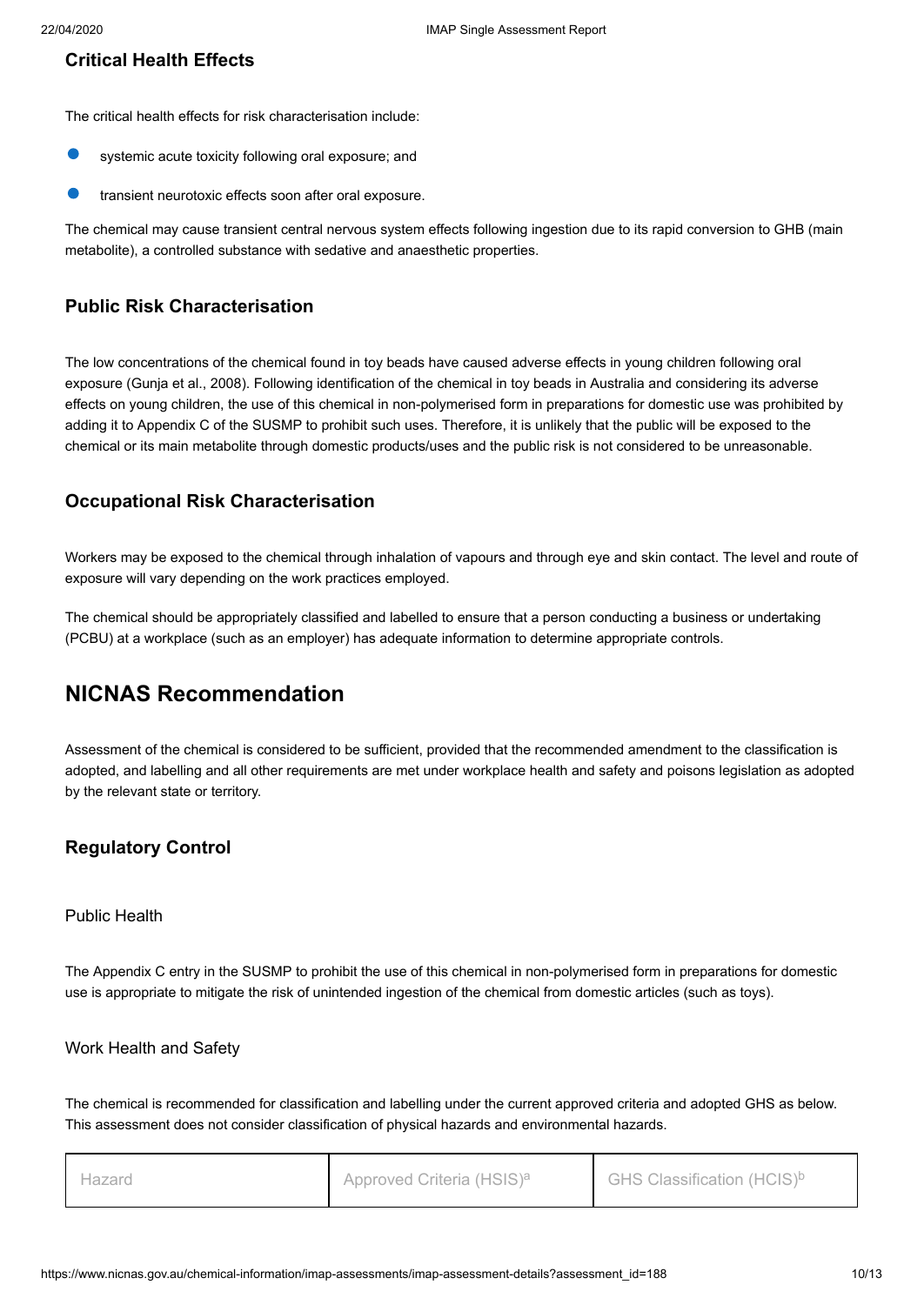| Hazard                      | Approved Criteria (HSIS) <sup>a</sup> | GHS Classification (HCIS) <sup>b</sup>                                                        |
|-----------------------------|---------------------------------------|-----------------------------------------------------------------------------------------------|
| <b>Acute Toxicity</b>       | Harmful if swallowed (Xn; R22)        | Harmful if swallowed - Cat. 4<br>(H302)                                                       |
| <b>Other Health Effects</b> |                                       | May cause drowsiness or<br>dizziness - Specific target organ<br>tox, single exp Cat. 3 (H336) |

<sup>a</sup> Approved Criteria for Classifying Hazardous Substances [NOHSC:1008(2004)].

 $^{\rm b}$  Globally Harmonized System of Classification and Labelling of Chemicals (GHS) United Nations, 2009. Third Edition.

Existing Hazard Classification. No change recommended to this classification \*

### **Advice for consumers**

Products containing the chemical should be used according to label instructions.

### **Advice for industry**

#### *Control measures*

Control measures to minimise the risk from exposure to the chemical should be implemented in accordance with the hierarchy of controls. Approaches to minimise risk include substitution, isolation and engineering controls. Measures required to eliminate or minimise risk arising from storing, handling and using a hazardous chemical depend on the physical form and the manner in which the chemical is used. Examples of control measures which may minimise the risk include, but are not limited to:

- minimising manual processes and work tasks through automating processes;
- work procedures that minimise splashes and spills;
- regularly cleaning equipment and work areas; and
- using protective equipment that is designed, constructed, and operated to ensure that the worker does not come into contact with the chemical.

Guidance on managing risks from hazardous chemicals are provided in the *Managing risks of hazardous chemicals in the workplace—Code of practice* available on the Safe Work Australia website.

Personal protective equipment should not solely be relied upon to control risk and should only be used when all other reasonably practicable control measures do not eliminate or sufficiently minimise risk. Guidance in selecting personal protective equipment can be obtained from Australian, Australian/New Zealand or other approved standards.

#### *Obligations under workplace health and safety legislation*

Information in this report should be taken into account to assist with meeting obligations under workplace health and safety legislation as adopted by the relevant state or territory. This includes, but is not limited to:

- ensuring that hazardous chemicals are correctly classified and labelled;
- ensuring that (material) safety data sheets ((m)SDS) containing accurate information about the hazards (relating to both health hazards and physicochemical (physical) hazards) of the chemical are prepared; and
- managing risks arising from storing, handling and using a hazardous chemical.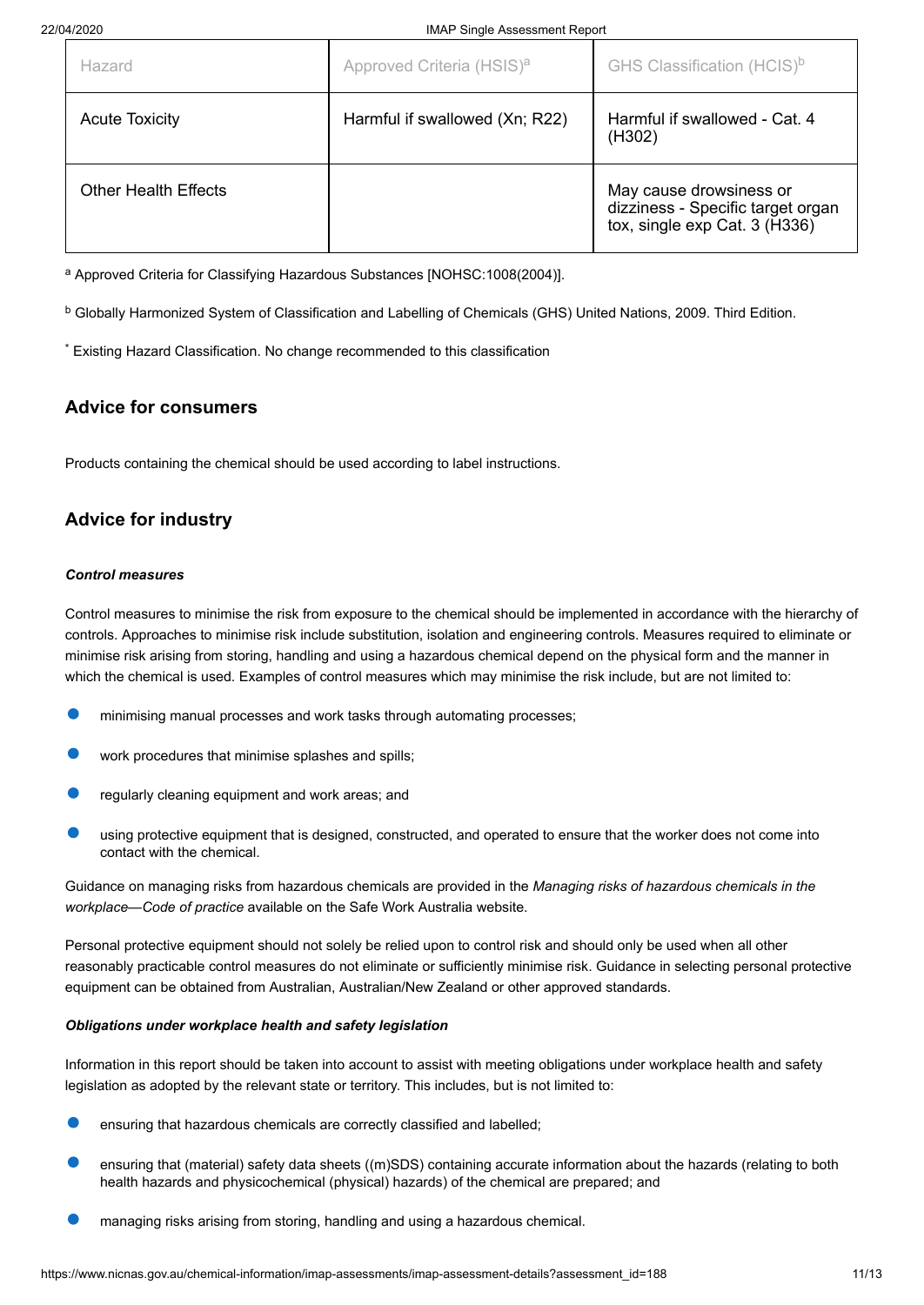Your work health and safety regulator should be contacted for information on the work health and safety laws in your jurisdiction.

Information on how to prepare an (m)SDS and how to label containers of hazardous chemicals are provided in relevant codes of practice such as the *Preparation of safety data sheets for hazardous chemicals— Code of practice* and *Labelling of workplace hazardous chemicals—Code of practice*, respectively. These codes of practice are available from the Safe Work Australia website.

A review of the physical hazards of the chemical has not been undertaken as part of this assessment.

### <span id="page-11-0"></span>**References**

Borgen L, Okerholm R, Morrison D, Lai A 2003. The influence of gender and food on the pharmacokinetics of sodium oxybate oral solution in healthy subjects. The Journal of Clinical Pharmacology 43 (1) pp. 59-65

Brenneisen R, ElSohly M, Murphy T, Passarelli J, Russmann S, Watson D, Salamone S, Watson D 2004. Pharmacokinetics and excretion of gamma-hydroxybutyrate (GHB) in healthy subjects. Journal of Analytical Toxicology 28 (8) pp. 625-630

ChemIDPlus Advanced. Accessed March 2014 at <http://chem.sis.nlm.nih.gov/chemidplus/>

[Cosmetics Directive \(CosIng\). 1,4-Butanediol \(110-63-4\). http://ec.europa.eu/consumers/cosmetics/cosing/index.cfm?](http://ec.europa.eu/consumers/cosmetics/cosing/index.cfm?fuseaction=search.details_v2&id=54173) fuseaction=search.details\_v2&id=54173

Dyer JE, Galbo MJ, Andrews KM 1997. 1,4-Butanediol,''Pine Needle Oil'': overdose mimics toxic profile of GHB. Journal of Toxicology Clinical Toxicology 35(5) pp. 554

Fung H, Tsou P, Bulitta J, Tran D, Page N, Soda D, Fung S 2008. Pharmacokinetics of 1,4-butanediol in rats: bioactivation to ? hydroxybutyric acid, interaction with ethanol, and oral bioavailability. The AAPS Journal 10 (1) pp. 56-69

Galleria Chemica. Accessed February 2014.<http://jr.chemwatch.net/galleria/>

Gunja N, Doyle E, Carpenter K, Chan OT, Gilmore S, Browne G, Graudins, A 2008. ?-Hydroxybutyrate poisoning from toy beads. The Medical Journal of Australia 188 (1) pp. 54-55

Hazardous Substances Data Bank (HSDB). National Library of Medicine. Accessed on March 2014 at [http://toxnet.nlm.nih.gov.](http://toxnet.nlm.nih.gov/)

Lee WR, Abrahamson S, Valencia R, von Halle ES, Wurgler FE, Zimmering S 1983. The sex-linked recessive lethal test for mutagenesis in Drosophila melanogaster: A report of the U.S. environmental protected agency Gene- Tox program. Mutation Research/Reviews in Genetic Toxicology 123 (2) pp. 183-279

National Toxicology Program (NTP) 1996. NTP Summary Report on the Metabolism, Disposition, and Toxicity of 1,4-Butanediol (CAS No. 110-63-4). Accessed February 2014 at [http://ntp.niehs.nih.gov/ntp/htdocs/ST\\_rpts/tox054.pdf](http://ntp.niehs.nih.gov/ntp/htdocs/ST_rpts/tox054.pdf)

OECD (2000). SIDS Initial Assessment Profile (SIAP) on 1,4-Butanediol. Accessed at <http://www.chem.unep.ch/irptc/sids/OECDSIDS/110634.pdf>

[Personal Care Products Council \(INCI Dictionary\). Accessed February 2014 at http://www.ctfa](http://www.ctfa-gov.org/jsp/gov/GovHomePage.jsp)gov.org/jsp/gov/GovHomePage.jsp

[REACH Dossiers. 1,4-Butanediol \(110-63-4\). Accessed March 2014 at http://echa.europa.eu/information-on](http://echa.europa.eu/information-on-chemicals/registered-substances)chemicals/registered-substances

Suchard J, Nizkorodov S, Wilkinson S 2009. 1,4-Butanediol content of Aqua Dots in children's craft toy beads. Journal of Medical Toxicology 5 (3) pp. 120-124

Taberner PV, Rick JT, Kerkut GA 1972. Metabolic factors involved in the interaction between pyrazole and butane-1,4-butanediol and 4-hydroxybutyric acid. Life Sciences 11 pp. 335-341

Thai D, Dyer JE, Jacob P, Haller C 2007. Clinical pharmacology of 1,4-butanediol and gamma-hydroxybutyrate after oral 1,4 butanediol administration to healthy volunteers. Clinical Pharmacology and Therapeutics 81 pp. 178-184